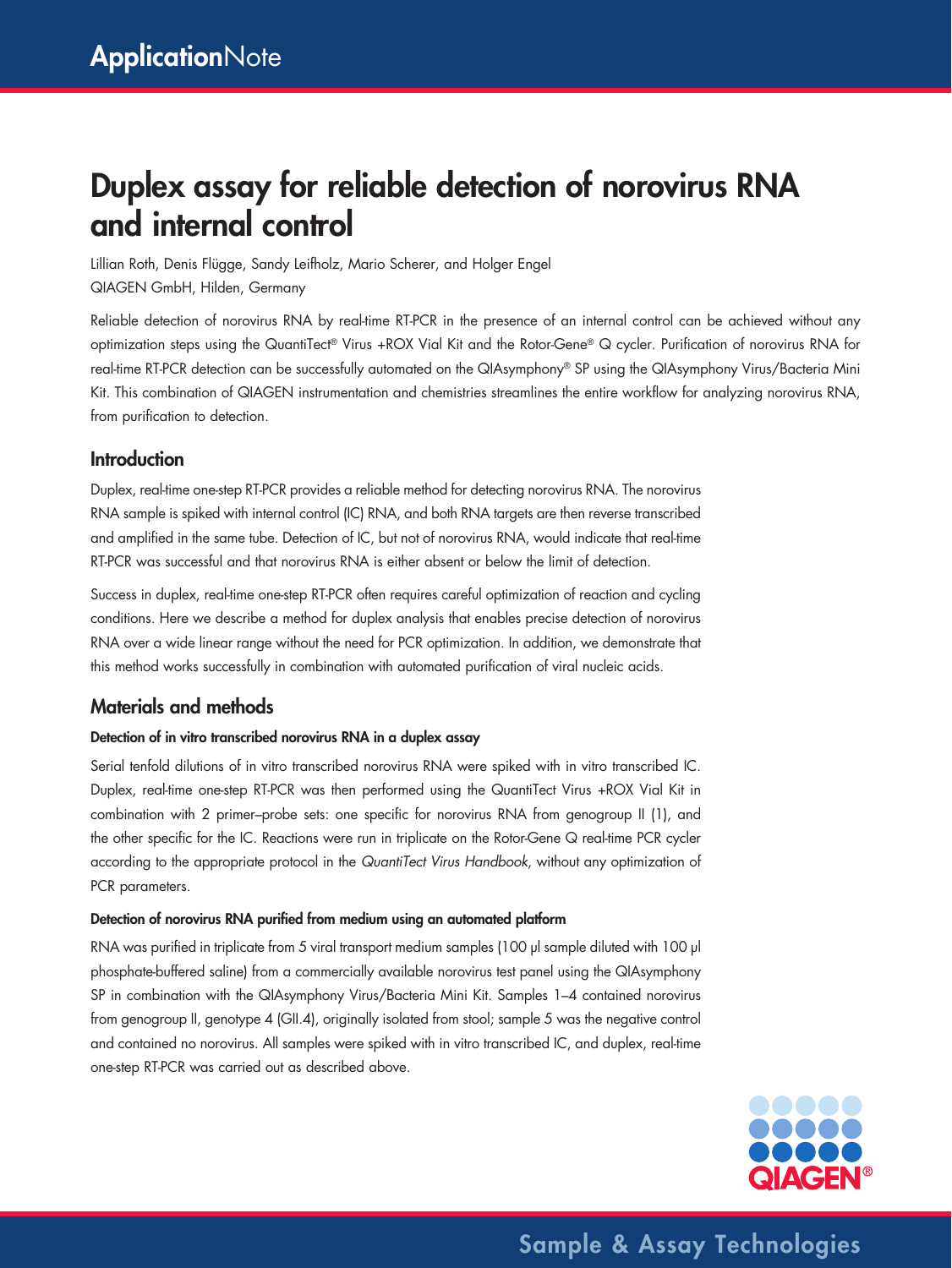## **Results**

#### Detection of in vitro transcribed norovirus RNA in a duplex assay

The QuantiTect Virus +ROX Vial Kit and Rotor-Gene Q enabled reliable detection of the in vitro transcribed norovirus RNA, and required no optimization of reaction and cycling conditions (Figure 1). Norovirus RNA was detected over a 6-log range with high linearity ( $R^2$  = 0.995) and precision (the  ${\sf C}_{\sf T}$  values for each set of triplicates showed an overall relative standard deviation of 1.30  $\pm$  0.59%). The IC was also reliably detected, as demonstrated by the comparable C<sub>T</sub> values for all samples (relative standard deviation of  $0.59 \pm 0.49\%$ ).



Figure 1. Precise detection of in vitro transcribed norovirus RNA over a wide linear range. Duplex, real-time one-step RT-PCR was carried out using the QuantiTect Virus +ROX Vial Kit and the Rotor-Gene Q according to the supplied protocol and without any PCR optimization. The template was serial tenfold dilutions of in vitro transcribed norovirus RNA (genogroup II; GGII) containing a fixed amount of IC. Each dilution was analyzed in triplicate. A Amplification plots for norovirus RNA (one replicate is shown for each template dilution). **B** Amplification plots for the IC (one replicate is shown for each norovirus RNA dilution analyzed).  $\blacksquare$  Plot of log template amount versus mean  $C_{\tau}$  value, demonstrating the high linearity and precision in detection of norovirus RNA.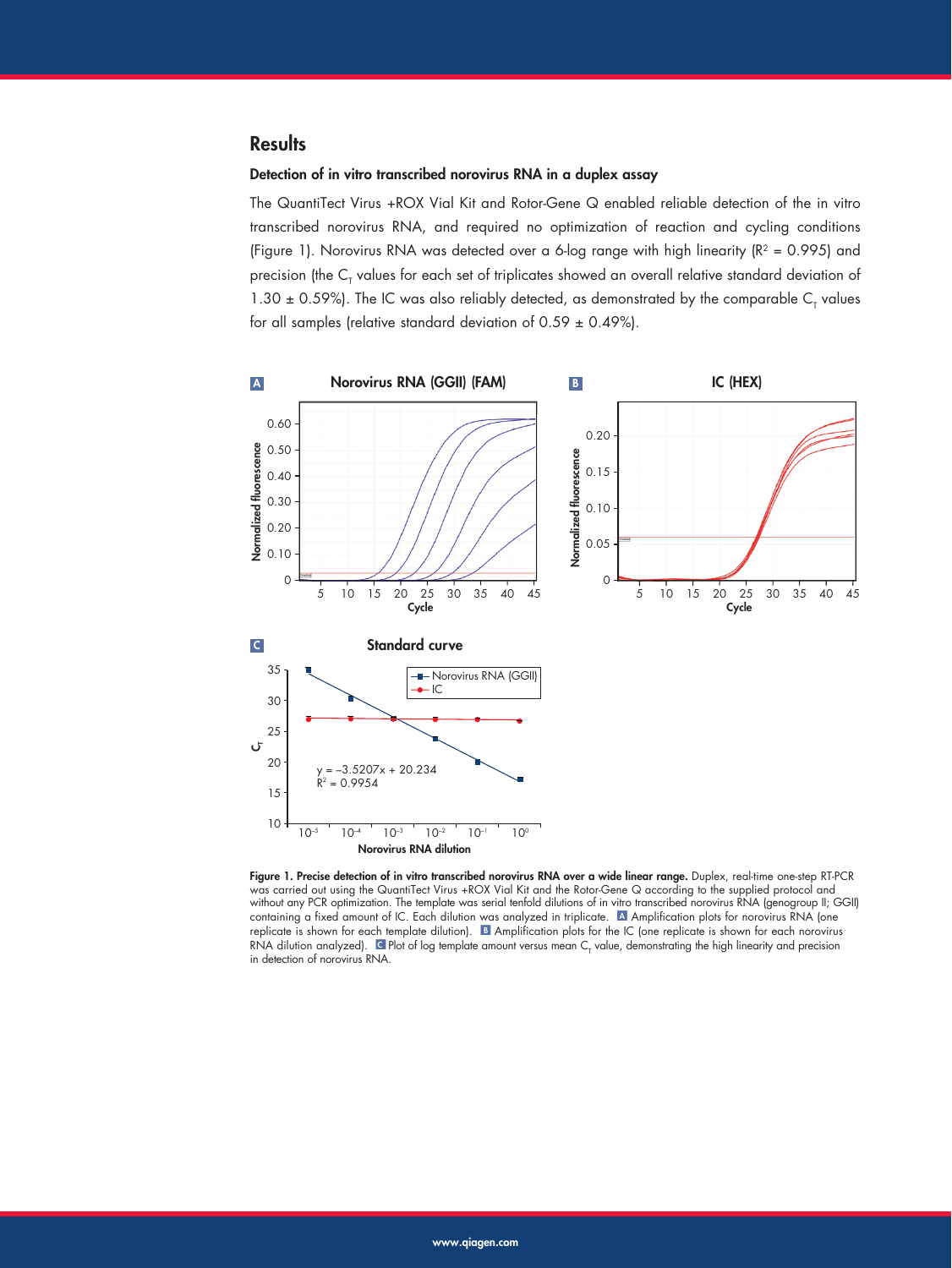#### Detection of norovirus RNA purified from medium using an automated platform

Norovirus RNA purified using the QIAsymphony Virus/Bacteria Mini Kit on the QIAsymphony SP was reliably detected using the QuantiTect Virus +ROX Vial Kit and the Rotor-Gene Q (Figure 2). For samples 1–4, norovirus RNA was detected with high precision, with the  ${\sf C}_{_{\sf T}}$  values for each set of triplicates showing an overall relative standard deviation of  $1.16 \pm 0.86$ %. As expected, norovirus RNA was not detected in sample 5, the negative control. The IC was detected with comparable  $\textsf{C}_{_{\!\top}}$  values in samples 1–5 (relative standard deviation of 1.12  $\pm$  0.51%).



Figure 2. Precise detection of different norovirus GGII RNA isolates. Duplex, real-time one-step RT-PCR was carried out using the QuantiTect Virus +ROX Vial Kit and the Rotor-Gene Q. The template was viral RNA purified in triplicate from 5 viral transport medium samples on the QIAsymphony SP using the QIAsymphony Virus/Bacteria Mini Kit. After purification, each sample was spiked with a fixed amount of IC. The bar chart shows the  $C_{\tau}$  values obtained: samples  $1-4$ contain norovirus RNA; sample 5 is the negative control and contains no norovirus RNA.

## **Conclusions**

- The QuantiTect Virus +ROX Vial Kit and Rotor-Gene Q allowed precise detection of norovirus RNA over a wide linear range.
- Reliable detection of norovirus RNA and internal control in a duplex assay was achieved without any optimization of reaction and cycling conditions.
- The QIAsymphony Virus/Bacteria Mini Kit and QIAsymphony SP provided reliable purification of norovirus RNA from viral transport medium for real-time RT-PCR analysis.
- The combination of QIAsymphony, Rotor-Gene, and QuantiTect technologies streamlined the entire workflow for purifying and detecting norovirus RNA.

## References

(1). Höhne, M. and Schreier, E. (2004) Detection and characterization of norovirus outbreaks in Germany: Application of a one-tube RT-PCR using a fluorogenic real-time detection system. J. Med. Virol. 72, 312.